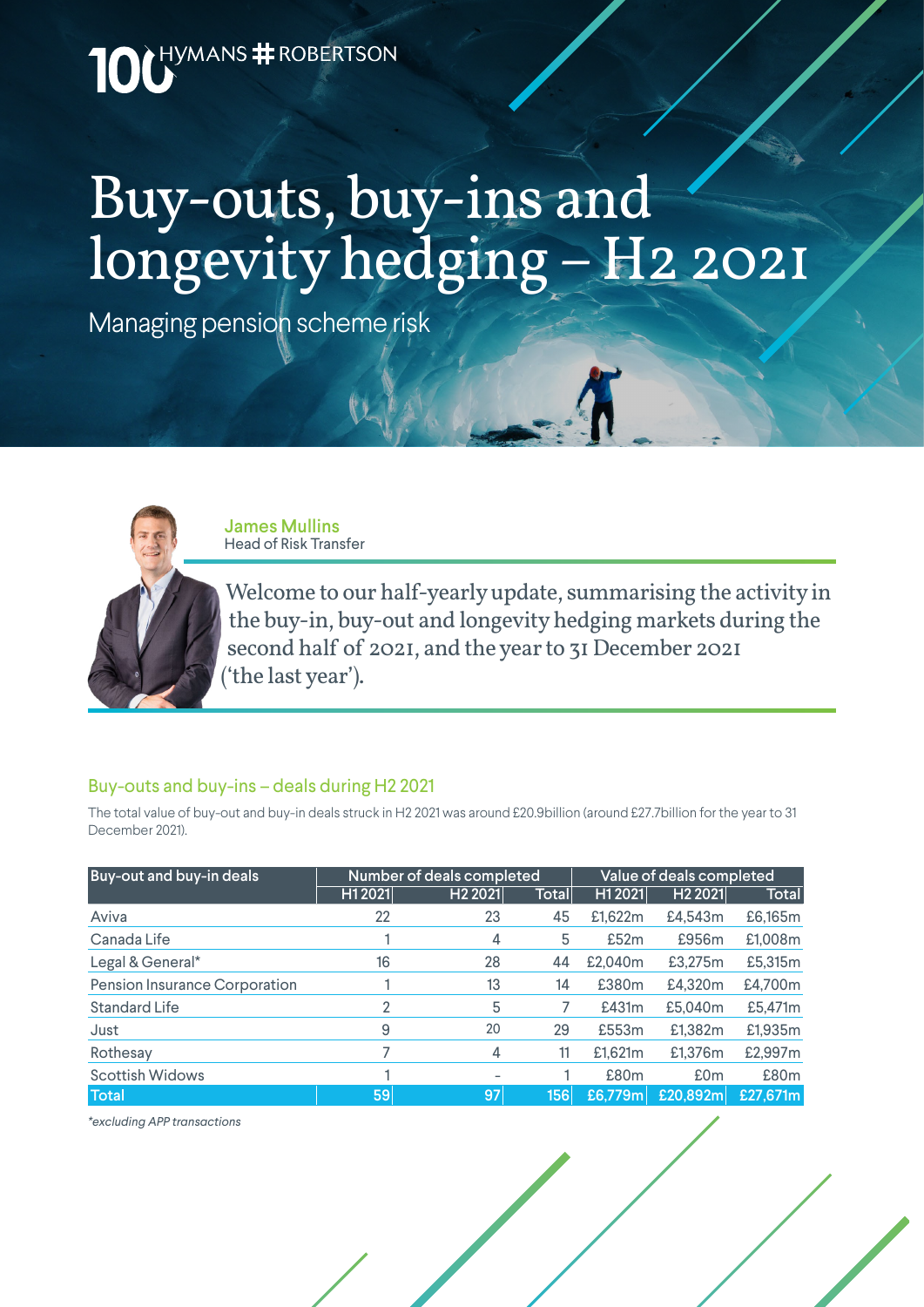## Risk transfers during the last year Facts and figures

## Buy-ins and buy-outs: Market share (by value) during the year to 31 December 2021

The largest market share for the year to 31 December 2021 in the buy-in and buy-out market was taken by Aviva with c22% by value, followed by Standard Life with 20%.

#### Buy-ins v buy-outs

During the last year, the value of buy-ins was more than the value of buy-outs (around £6.6 billion of buy-outs versus around £21.1 billion of buy-ins).

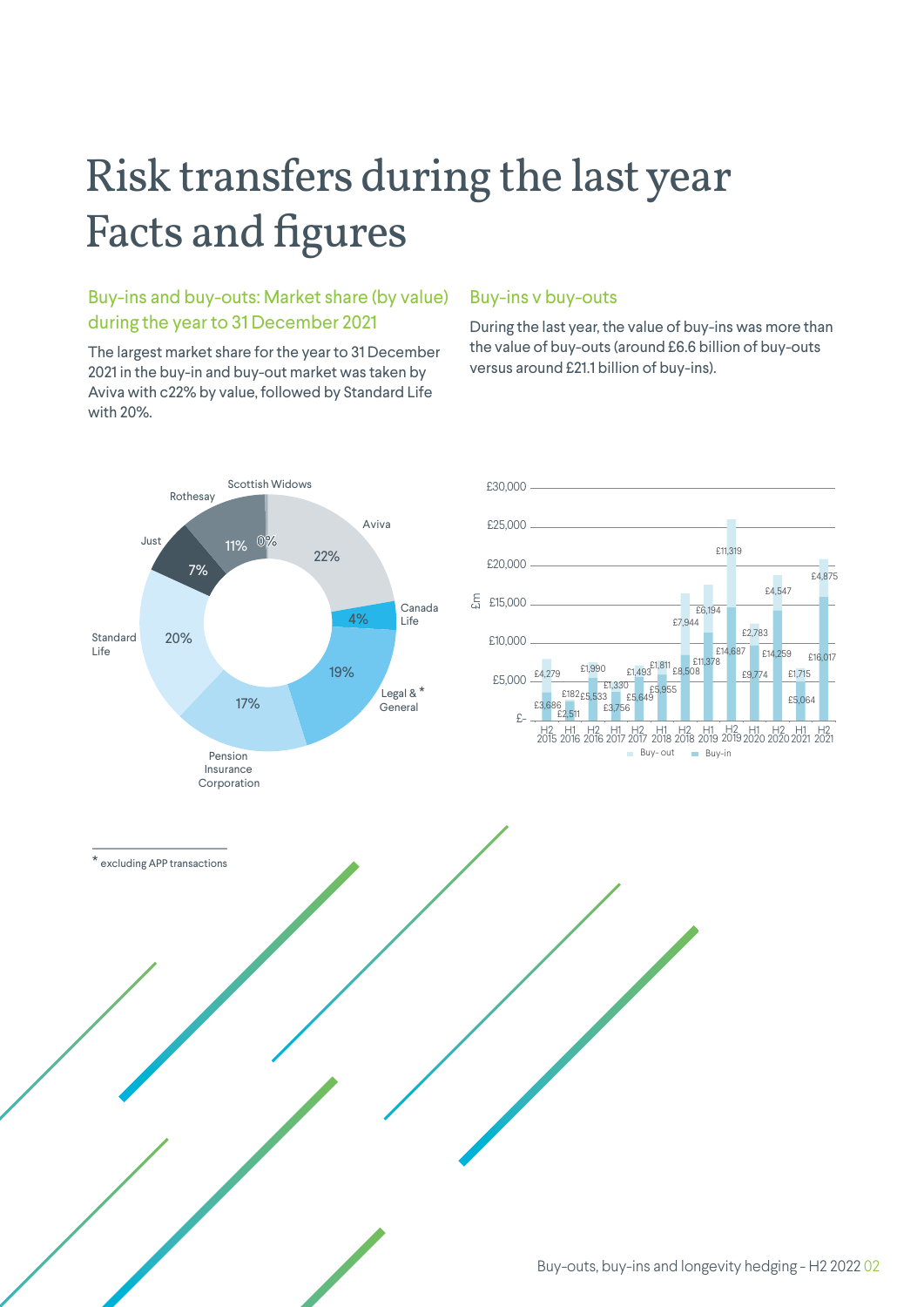## Largest buy-ins, buy-outs and APPs

The last year saw at least 39 deals in excess of £200m of which at least 14 were over £500m.

|                                 | <b>Pension Scheme</b>                        | Provider    | Value  | Deal type        | Date                |  |  |  |
|---------------------------------|----------------------------------------------|-------------|--------|------------------|---------------------|--|--|--|
|                                 | <b>Buy-ins and buy-outs</b>                  |             |        |                  |                     |  |  |  |
| 1.                              | Undisclosed                                  | Rothesay    | £750m  | Buy-in           | H12021              |  |  |  |
| $\overline{2}$                  | Undisclosed                                  | Rothesay    | £300m  | Buy-out          | H12021              |  |  |  |
| 3                               | Undisclosed                                  | Rothesay    | £300m  | Buy-in           | H12021              |  |  |  |
| 4                               | Undisclosed                                  | L&G         | £215m  | Buy-out          | H12021              |  |  |  |
| 5                               | Undisclosed                                  | Aviva       | £300m  | Undisclosed      | Q12021              |  |  |  |
| 6                               | Undisclosed                                  | Aviva       | £700m  | Undisclosed      | Q2 2021             |  |  |  |
| 7                               | Tui (BAL section)                            | L&G         | £610m  | Buy-in           | Q2 2021             |  |  |  |
| 8                               | Commonwealth Bank of Australia               | L&G         | £420m  | Buy-in           | Q2 2021             |  |  |  |
| 9                               | <b>British American Tobacco</b>              | <b>PIC</b>  | £380m  | Buy-in           | Q2 2021             |  |  |  |
| 10                              | Agfa                                         | Phoenix     | £230m  | Buy-in           | Q2 2021             |  |  |  |
| 11                              | <b>Undisclosed</b>                           | Phoenix     | £200m  | Buy-in           | Q2 2021             |  |  |  |
| 12                              | <b>Keysight Technologies</b>                 | Just        | £250m  | Buy-in           | Q2 2021             |  |  |  |
| 13                              | Undisclosed                                  | Aviva       | £870m  | Buy-in           | Q3 2021             |  |  |  |
| 14                              | Kingfisher                                   | Aviva       | £910m  | Buy-in           | Q3 2021             |  |  |  |
| 15                              | <b>Signet Jewelers</b>                       | Rothesay    | £236m  | Buy-in           | Q3 2021             |  |  |  |
| 16                              | Pearl Group                                  | Phoenix     | £998m  | Buy-in           | Q3 2021             |  |  |  |
| 17                              | Selecta                                      | L&G         | £250m  | Buy-in           | Q3 2021             |  |  |  |
| 18                              | John Laing                                   | Aviva       | £320m  | Buy-in           | Q3 2021             |  |  |  |
| 19                              | Northern Bank                                | Aviva       | £257m  | Buy-in (2 deals) | Q3 2021             |  |  |  |
| 20                              | Undisclosed                                  | <b>PIC</b>  | £350m  | Buy-in           | Q3 2021             |  |  |  |
| $\overline{21}$                 | Undisclosed                                  | Aviva       | £880m  | Buy-in           | Q4 2021             |  |  |  |
| $\overline{22}$                 | Undisclosed                                  | Aviva       | £310m  | Buy-in           | Q4 2021             |  |  |  |
| 23                              | Sanofi                                       | L&G         | £760m  | Buy-in           | Q4 2021             |  |  |  |
| 24                              | <b>Metal Box</b>                             | <b>PIC</b>  | £2155m | Buy-out          | Q4 2021             |  |  |  |
| 25                              | AvestaPolarit                                | Rothesay    | £390m  | Buy-in           | Q4 2021             |  |  |  |
| 26                              | <b>Mitchells &amp; Butlers</b>               | L&G         | £650m  | Buy-in           | Q4 2021             |  |  |  |
| 27                              | Pearl Group                                  | Phoenix     | £440m  | Buy-in           | Q4 2021             |  |  |  |
| 28                              | Imperial Tobacco                             | Phoenix     | £1790m | Buy-in           | Q4 2021             |  |  |  |
| 29                              | Unnamed global distribution company          | Just        | £345m  | Buy-in           | Q4 2021             |  |  |  |
| 30                              | Institute of the Motor Industry              | PIC         | £250m  | Buy-in           | Q4 2021             |  |  |  |
| 31                              | Gallaher                                     | Phoenix     | £1680m | Buy-in           | Q4 2021             |  |  |  |
| 32                              | Reuters                                      | L&G         | £310m  | Buy-in           | Q4 2021             |  |  |  |
| 33                              | <b>MNOPF</b>                                 | <b>PIC</b>  | £400m  | Buy-in           | Q4 2021             |  |  |  |
| 34                              | Air Canada                                   | PIC         | £380m  | Buy-in           | Q4 2021             |  |  |  |
| 35                              | Undisclosed                                  | Rothesay    | £650m  | Buy-in           | Q4 2021             |  |  |  |
| 36                              | Undisclosed                                  | Just        | £243m  | Buy-out          | Q4 2021             |  |  |  |
| 37                              | <b>Undisclosed</b>                           | PIC         | £305m  | Buy-out          | Q4 2021             |  |  |  |
| 38                              | Undisclosed                                  | Aviva       | £630m  | Buy-in           | Q4 2021             |  |  |  |
| 39                              | Undisclosed                                  | L&G         | £500m  | Buy-in           | 2021                |  |  |  |
| 40                              | Undisclosed                                  | Canada Life | £200m  | Buy-in           | H <sub>2</sub> 2021 |  |  |  |
| <b>Assured Payment Policies</b> |                                              |             |        |                  |                     |  |  |  |
| 1.                              | <b>L&amp;G UK Pension and Assurance Fund</b> | L&G         | £925m  | <b>APP</b>       | Q2 2021             |  |  |  |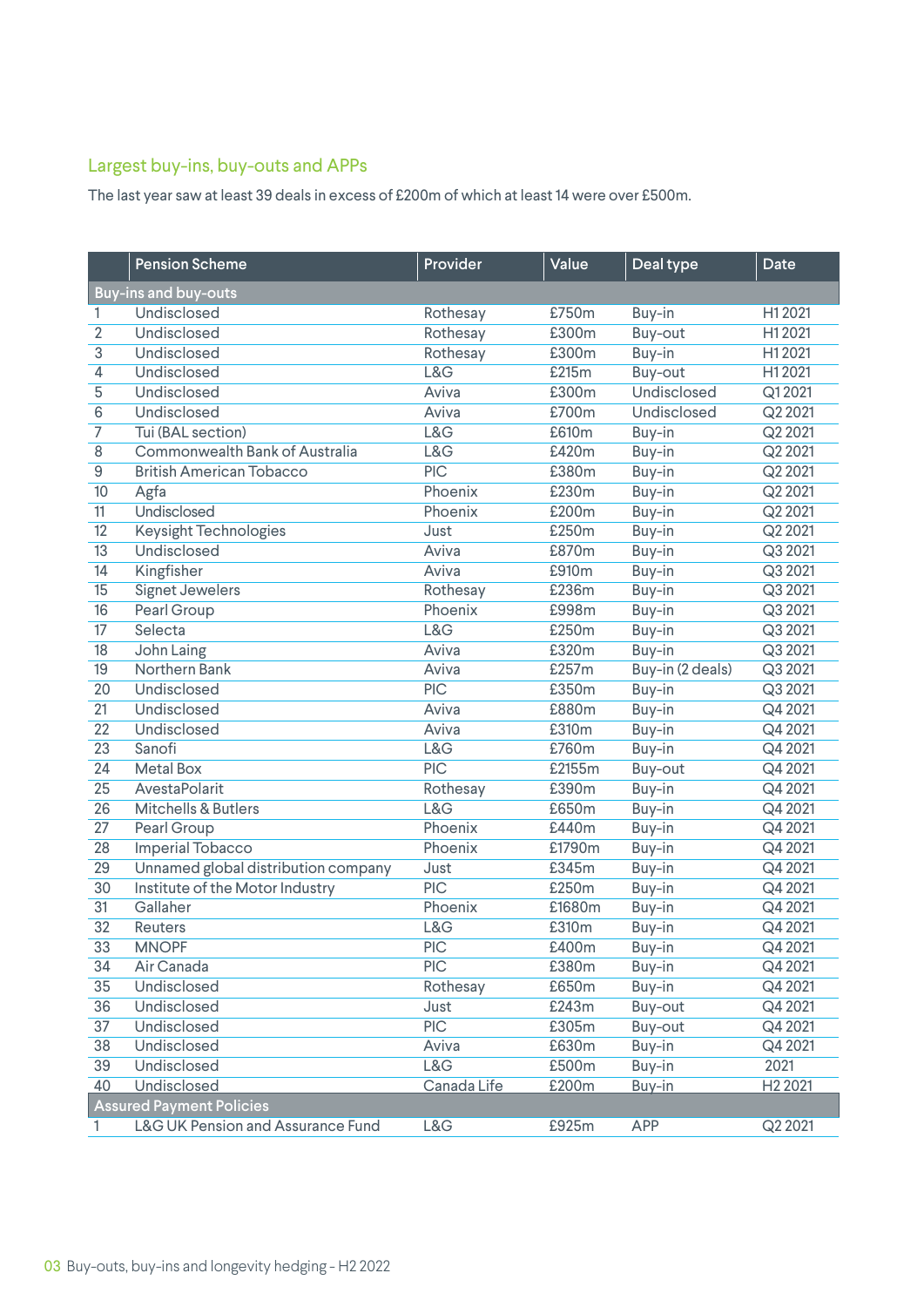## Risk transfer deals (including longevity swaps)

Total pension scheme risk transfer deals over the last year covered liabilities of over £42.9 billion.



## Volume of risk transfer deals since 2007



## Average buy-in and buy-out deal size

The overall average buy-in/buy-out deal size for the last year was £177 million, which is a decrease from the previous year (£222 million).

|                  | <b>Total value</b><br>of deals | <b>Total number</b><br>of deals | Average deal<br>value |
|------------------|--------------------------------|---------------------------------|-----------------------|
| Aviva            | £6,165m                        | 45                              | £137m                 |
| Canada Life      | £1,008m                        | 5                               | £202m                 |
| Legal & General* | £5,315m                        | 44                              | £121m                 |
| PIC              | £4,700m                        | 14                              | £336m                 |
| Phoenix          | £5,471m                        | 7                               | £782m                 |
| Just             | £1,935m                        | 29                              | £67m                  |
| Rothesay         | £2,997m                        | 11                              | £272m                 |
| Scottish Widows  | £80m                           | 1                               | £80m                  |
| <b>Totals</b>    | £27,671m                       | 156                             | £177m                 |

*\*excludes APPs*

## Half-yearly risk transfers since 2009 up to 31 December 2021

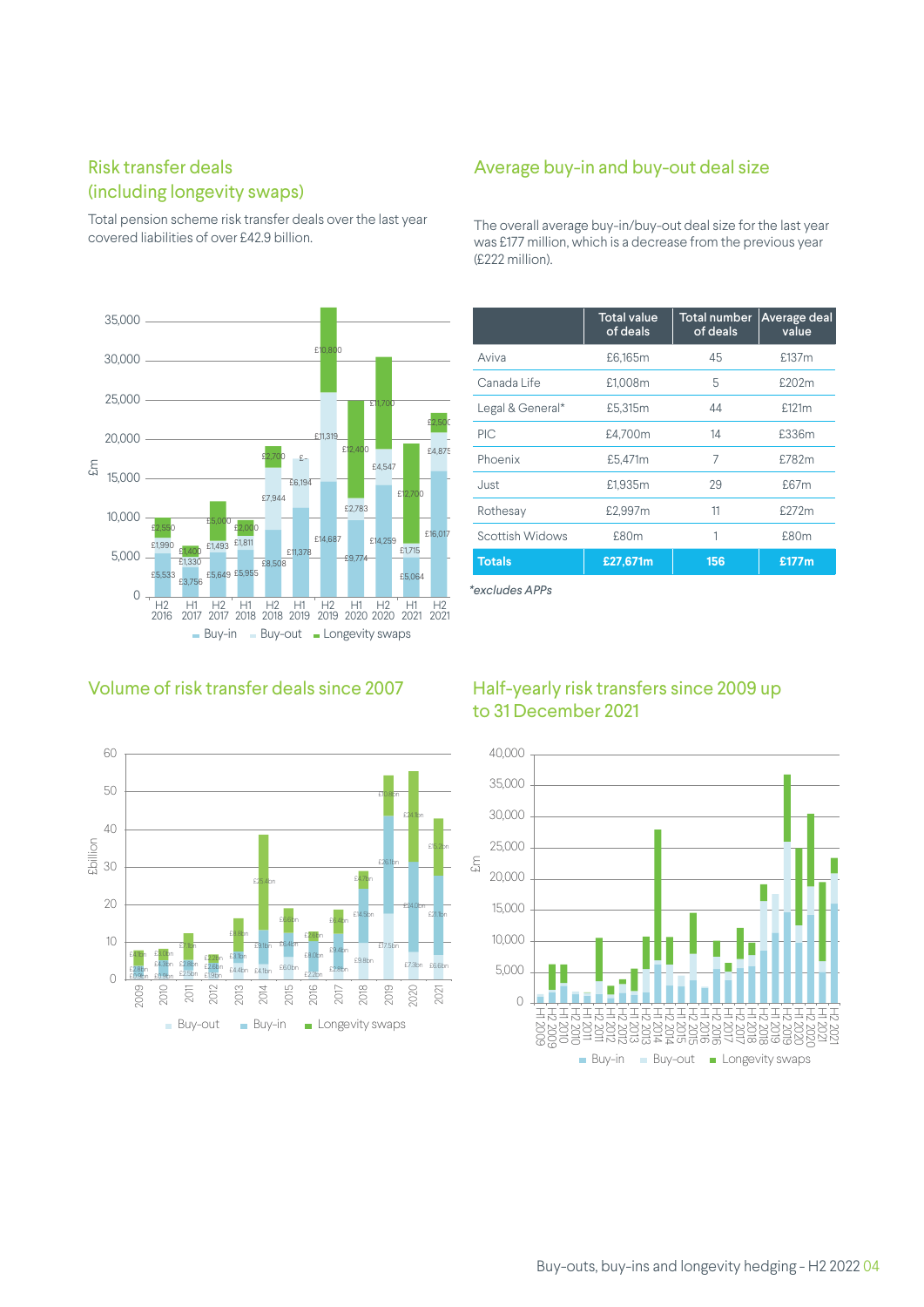## Longevity swaps – deals since 2009

53 deals, covering liabilities worth around £123 billion, have been completed since 30 June 2009.

| Organisation                               | <b>Date</b> | No. of<br>schemes | Provider                                            | Approximate<br>Value |
|--------------------------------------------|-------------|-------------------|-----------------------------------------------------|----------------------|
| Babcock                                    | Q3 2009     | 3                 | <b>Credit Suisse</b>                                | £1.2 bn              |
| <b>RSA</b> Insurance                       | Q3 2009     | 2                 | Rothesay Life                                       | £1.9 bn              |
| <b>Berkshire</b>                           | Q4 2009     | 1                 | Swiss Re                                            | £1 <sub>bn</sub>     |
| <b>BMW</b>                                 | Q12010      | 1                 | Abbey Life                                          | £3 <sub>bn</sub>     |
| <b>British Airways</b>                     | Q3 2010     | 1                 | Rothesay Life                                       | £1.3bn               |
| Pall                                       | Q12011      | 1                 | JP Morgan                                           | £0.1bn               |
| <b>ITV</b>                                 | Q3 2011     | 1                 | <b>Credit Suisse</b>                                | £1.7 bn              |
| Rolls Royce*                               | Q4 2011     | 1                 | Deutsche Bank                                       | £3 <sub>bn</sub>     |
| Pilkington                                 | Q4 2011     | 1                 | Legal & General                                     | £1 <sub>bn</sub>     |
| <b>British Airways</b>                     | Q4 2011     | 1                 | Rothesay Life                                       | £1.3bn               |
| Akzo Nobel                                 | Q2 2012     | 1                 | Swiss <sub>Re</sub>                                 | £1.4 bn              |
| $LV = *$                                   | Q4 2012     | 1                 | Swiss Re                                            | £0.8 bn              |
| <b>BAE Systems</b>                         | Q12013      | 1                 | Legal & General                                     | £3.2 bn              |
| Bentley                                    | Q2 2013     | 1                 | Abbey Life                                          | £0.4bn               |
| Carillion                                  | Q4 2013     | 5                 | Deutsche Bank                                       | £1bn                 |
| AstraZeneca                                | Q4 2013     | 1                 | Deutsche Bank                                       | £2.5bn               |
| <b>BAE Systems</b>                         | Q4 2013     | 2                 | Legal & General                                     | £1.7bn               |
| Aviva                                      | Q12014      | 1                 | Own insurer conduit-Munich Re, Scor Se and Swiss Re | £5bn                 |
| <b>BT</b>                                  | Q2 2014     | 1                 | Own insurer conduit - PICA                          | £16bn                |
| PGL*                                       | Q3 2014     | 1                 | Own insurer conduit - Phoenix Life                  | £0.9bn               |
| MNOPF*                                     | Q4 2014     | 1                 | Own insurer conduit - Pac Life Re                   | £1.5bn               |
| ScottishPower                              | Q4 2014     | 1                 | Abbey Life                                          | £2bn                 |
| <b>AXAUK</b>                               | Q3 2015     | 1                 | Own insurer conduit - RGA                           | £2.8bn               |
| Heineken                                   | Q3 2015     | 1                 | Aviva                                               | £2.4bn               |
| RAC (2003) Pension Scheme                  | Q4 2015     | 1                 | Own insurer conduit - Scor Se                       | £0.6bn               |
| Unnamed                                    | Q4 2015     | 1                 | Zurich                                              | £0.09bn              |
| Serco*                                     | Q4 2015     | 1                 | Undisclosed                                         | £0.7bn               |
| Pirelli Tyres Limited                      | Q3 2016     | 2                 | Zurich                                              | £0.6bn               |
| Manweb Group                               | Q3 2016     | 1                 | Abbey Life                                          | £1bn                 |
| Unnamed                                    | Q4 2016     | 1                 | Zurich                                              | £0.05bn              |
| Unnamed                                    | Q4 2016     | 1                 | Legal & General                                     | £0.9bn               |
| Unnamed                                    | Q12017      | 1                 | Zurich                                              | £0.3bn               |
| Skanska                                    | Q2 2017     | 1                 | Zurich                                              | £0.3bn               |
| $\ensuremath{\mathsf{SSE}^{\star}}\xspace$ | Q2 2017     | 1                 | Legal & General                                     | £0.8bn               |
| Marsh & McLennan Companies                 | Q3 2017     | 1                 | Own insurer conduit - Canada Life Re and PICA       | £3.4bn               |
| British Airways*                           | Q3 2017     | 1                 | Own insurer conduit - Canada Life Re and Partner Re | £1.6bn               |
| <b>National Grid</b>                       | Q2 2018     | 1                 | Zurich                                              | £2.0bn               |
| Lafarge                                    | Q3 2018     | 2                 | Own insurer conduit - Munich Re                     | £2.4bn               |
| Unnamed                                    | Q3 2018     | 1                 | Legal & General                                     | £0.3bn               |
| <b>HSBC</b>                                | Q3 2019     | 1                 | Own insurer conduit - PICA                          | £7.0bn               |
| <b>HSBC</b>                                | Q3 2019     | 1                 | Own insurer conduit - Swiss Re                      | £3.5bn               |
| Unnamed                                    | Q4 2019     | 1                 | Zurich                                              | £0.8bn               |
| <b>AXAUK</b>                               | 2019        | 1                 | Undisclosed                                         | £0.6bn               |
| Lloyds Banking Group                       | Q12020      | 3                 | Scottish Widows - Pacific Life Re                   | £10.0bn              |
| <b>Willis Towers Watson</b>                | Q12020      | 1                 | Own insurer conduit - Munich Re                     | £1.0bn               |
| <b>UBS</b>                                 | Q2 2020     | 1                 | Zurich - Canada Life Re                             | £1.4bn               |
| Prudential                                 | Q4 2020     | 1                 | Own insurer conduit - Pacific Life Re               | £3.7bn               |
| <b>Barclays</b>                            | Q4 2020     | 1                 | Own insurer conduit - RGA                           | £5.0bn               |
| <b>BBC</b>                                 | Q4 2020     | 1                 | Zurich - Canada Life Re                             | £3.0bn               |
| <b>AXAUK</b>                               | Q12021      | 1                 | Hannover Re                                         | £3.0bn               |
| Fujitsu                                    | Q2 2021     | 1                 | Own insurer conduit - Swiss Re                      | £3.7bn               |
| Undisclosed                                | Q2 2021     | 1                 | Zurich - PICA                                       | £6.0bn               |
| Undisclosed                                | Q4 2021     | 1                 | Zurich - MetLife                                    | £2.6bn               |
| <b>Total to date</b>                       |             | <b>53 (deals)</b> |                                                     | £123.4bn             |

\*Since the original swap transaction date these deals have been converted to buy-ins.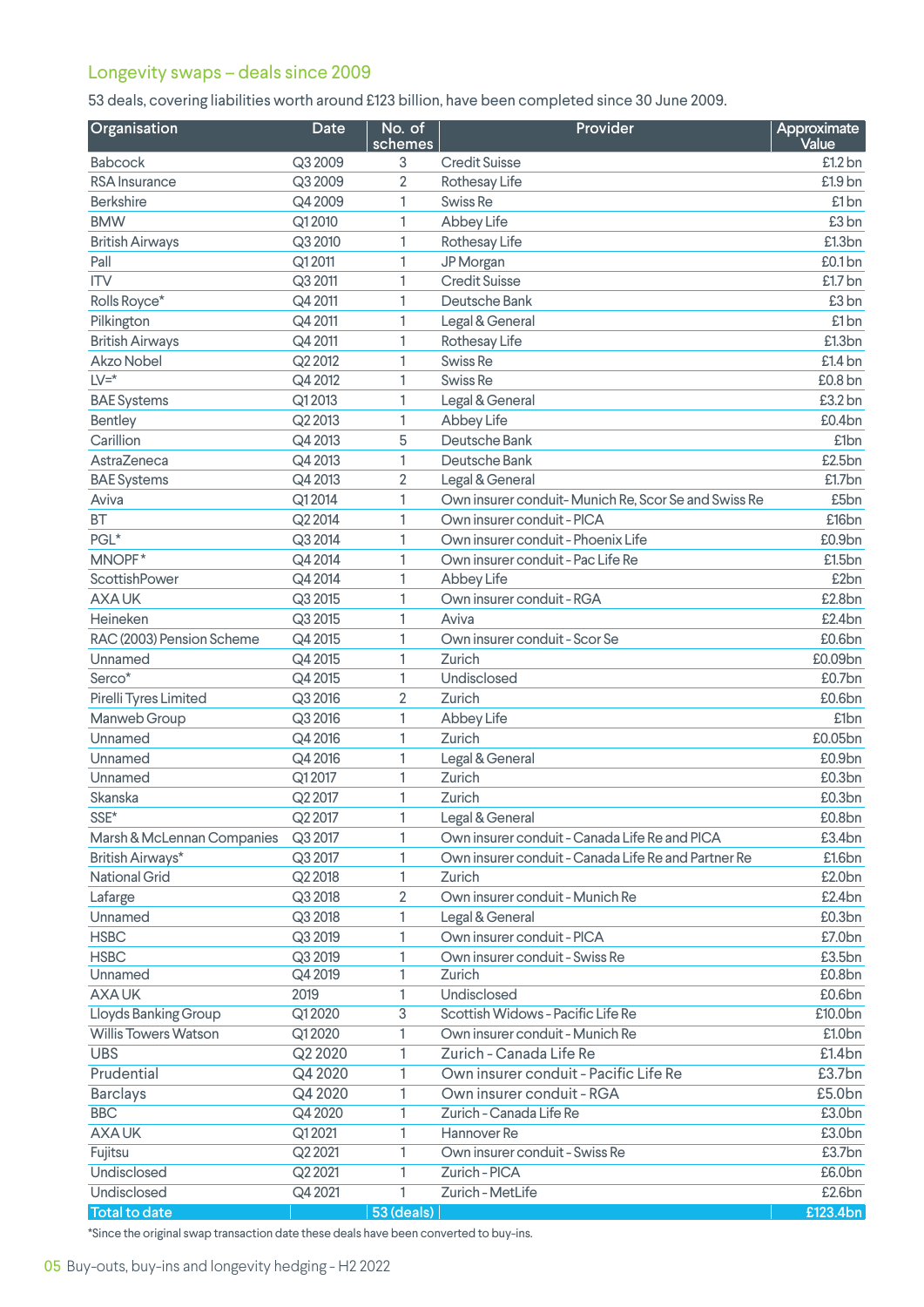#### 2021 buy-in and buy-out volumes

Buy-ins and buy-outs covered around £20.9 billion of pension scheme liabilities in the half-year to 31 December 2021, across 97 transactions, taking total transaction volumes for the year up to £27.7 billion\*. Of the eight bulk annuity insurers active in the market, Aviva took the largest market share over the year to December 2021 (22%, by total value), closely followed by Standard Life and L&G, with 20% and 19% respectively.

Over the second half of 2021, the largest transactions in the market included:

- A £2.2bn buy-out between the Metal Box Pension Scheme and PIC;
- A £1.8bn buy-in for the Imperial Tobacco Pension Fund with Standard Life, for which Hymans Robertson led the advice to the Trustee; and
- Standard Life's £1.7bn buy-in of the Gallaher DB Scheme.

#### Recent market developments

2021 was a successful year for schemes looking to transfer risk to the insurance market, despite the continuing backdrop of the pandemic. In particular, total transactions completed in the second half of the year were the second highest ever for a six-month period ending on 31 December.

#### Buy-in and buy-out volumes since 2018

| Year | Total for year (ranking) | Total in second half of year<br>(ranking) |
|------|--------------------------|-------------------------------------------|
| 2021 | £27.7bn (3rd)            | £20.9bn (2nd)                             |
| 2020 | £31.4bn (2nd)            | £18.8bn (3rd)                             |
| 2019 | £43.8bn (1st)            | £26.3bn (1st)                             |
| 2018 | £24.2bn (4th)            | £16.5bn(4th)                              |

Insurers had a strong pipeline of deals going into the second half of the year, having been behind target by mid-2021, creating particularly strong competition and attractive pricing towards the end of the year. This included a number of deals over £1 billion signing in the second half of the year.

With demand in the market still high, pension schemes need to carefully plan how they approach the insurance companies for buy-in and buy-out quotations and demonstrate why they should be a high priority case. Insurers will undoubtedly favour those who have already done the necessary groundwork, and who can demonstrate a clear intent to transact.

Hymans Robertson's strong risk transfer experience, robust broking process and deep knowledge of insurance companies means that we can provide pension schemes with precisely the strategy they need in order to best engage the insurance market.

#### Market outlook and pricing

Buy-ins, buy-outs and longevity swaps have now insured over £330bn of risk from DB pension schemes in the last 15 years, since the bulk annuity market took off in 2007.

Over half of that amount, £180bn, has been transacted in just the last four years, which is a clear sign of the acceleration of growth in this market.

Our projections show that we expect to see over £50bn of buy-ins and buy-outs, on average, over the next ten years. By 2031, we expect around £1trn of pension scheme risk to have been insured or transferred to third parties, covering 5 million members' benefits.

#### Buy-out pricing and deferred innovation

We expect to see a significant increase in the number of buy-outs, as schemes see their funding levels improve and pricing for deferred members becomes more affordable due to the gradual maturing of scheme membership.

High demand from the UK bulk annuity market in recent years has also driven innovation in longevity reinsurance for deferred members, driving down the cost of buy-out pricing (see 'Longevity swaps' for more detail).

We also anticipate an increased number of 'PPF+' buyouts being as a result of sponsor insolvency.

#### Breakdown of bulk annuity volumes

We expect that mid-sized transactions (£200-500m) will continue to make up a large part of the market, with many of these being follow-on transactions in schemes' phased buy-in strategies.

\*Excluding APP policies from both volume and number of transactions.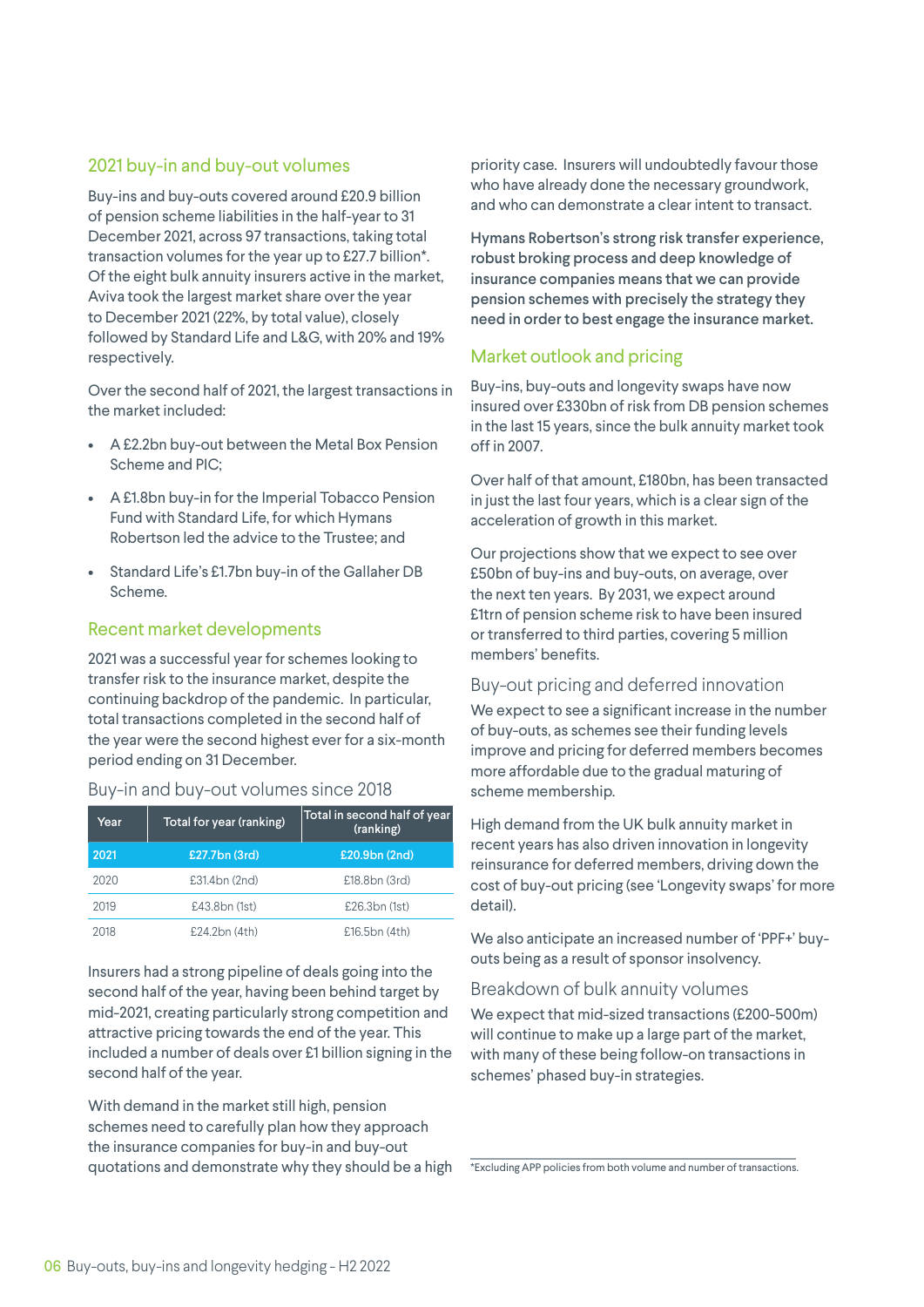

Whilst annual headline volumes are heavily dependent on jumbo transactions, there has been a steady increase in the number of small and medium transactions over the last few years. This signals a growing demand from schemes that are getting better funded over time.

With large transactions still in the market, the appetites of different insurers has the potential to change quickly and to vary significantly between insurers. Knowledge of what the market looks like through the eyes of different insurers is going to help trustees make the best decisions in a period of fluctuating insurer appetite.

#### Alternative risk transfer

New risk transfer propositions such as L&G's Assured Payment Policy (APP) and the Aspinall Capital Partners (ACP) capital-backed journey plan are also becoming more established in the market. The third APP policy transacted over the first half of 2021, covering £925m of liabilities in L&G's own scheme.

2021 was a landmark year in risk transfer as it opened up a new endgame for schemes that had not previously existed, as TPR completed the assessment of Clara-Pensions. Superfunds provide more options to protect members' benefits, especially for those schemes where there are significant doubts about their ability to be able to insure benefits in full at some point. We expect the first actual transactions to cross the finish line in 2022.

#### Longevity swaps

#### Market developments in 2021

Pension scheme longevity swap transactions have now covered over £123bn of pension scheme liabilities since mid-2009. This includes 4 swaps in 2021, covering £15.2bn of liabilities.

One swap was entered into in the second half of 2021, which was a £2.6bn transaction between MetLife and

an undisclosed pension scheme, using Zurich as an intermediary. This was MetLife's first pension scheme longevity swap as a new entrant to the pension scheme reinsurance market.

#### Developments in the non-pensioner market

Longevity swaps involving non-pensioners are a relatively newer part of the reinsurance market and rising demand has meant that reinsurers have been continuing to develop their propositions in this area. Over 2021, over 20% of bulk annuity longevity reinsurance related to non-pensioners.

Demand for non-pensioner reinsurance has been driven largely by insurers in the bulk annuity market, as an increasing number of schemes reach buy-out. However, in February 2021, Axa Group transacted a £3bn longevity swap with Hannover Re, which was the first ever longevity swap to cover deferred members. Over 95% of the population covered were non-pensioners.

Continued demand has resulted in reinsurers continuing to develop their pricing capabilities and capacity to take on non-pensioner risk, and over 2021 we have seen three more reinsurers beginning to actively quote in the market. When looking at reinsurers that offer reinsurance directly to pension schemes, that means 9 of the 11 reinsurers that are active are now able to take on non-pensioners, though to varying degrees depending on their appetites.

#### Longevity swap structures

Covering non-pensioners within a longevity swap does bring an added layer of complexity, particularly around how to deal with the uncertainty of when members retire, how much cash they take or whether they transfer out. A couple of different approaches exist to help deal with these complexities, presenting tradeoffs between accuracy and simplicity.

There are also number of different structures that can be used to access the longevity reinsurance market, ranging from fully 'intermediated' structures to captive insurance vehicles. Longevity swaps continue to use a wide range of these structures based on what is most appropriate for the circumstances of any given scheme.

For example, the Aviva Staff Pension Scheme was the first of its kind that allowed longevity risk to be transferred directly to the reinsurance market without making use of a traditional longevity swap intermediary.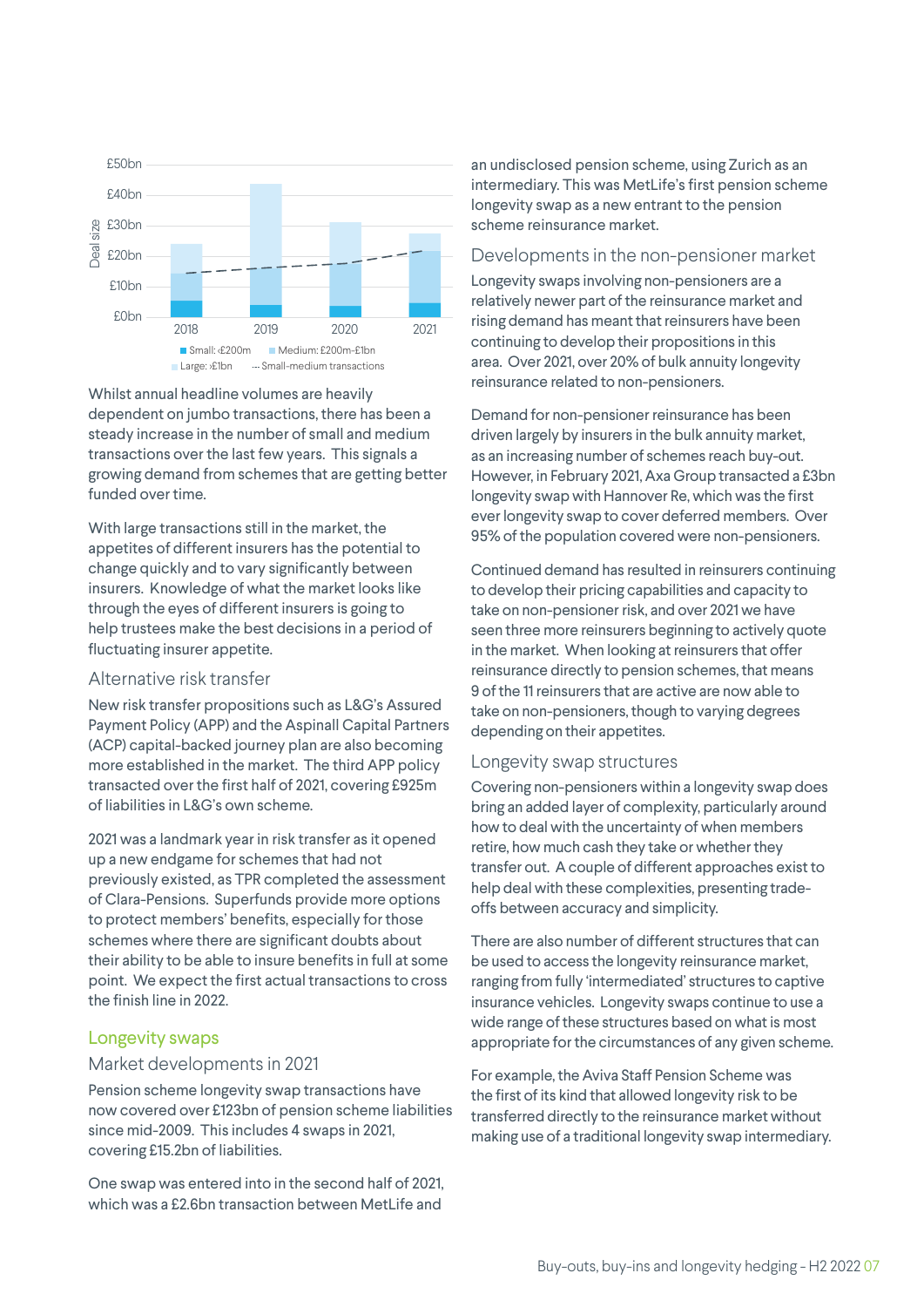## FTSE 100 pension scheme risk transfer deals:

| FTSE 100 company                | Provider                      | Value       | Deal type      | Date             |
|---------------------------------|-------------------------------|-------------|----------------|------------------|
|                                 | PIC                           | £200m       | Buy-in         | Mar 2017         |
| 3i Group                        | L&G                           | £95m        | Buy-in         | Apr 2019         |
|                                 | L&G                           | £650m       | Buy-in         | May 2020         |
| Airways                         | L&G                           | £4.4bn      | Buy-in         | Sept 2018        |
| AstraZeneca                     | Deutsche Bank                 | £2,500m     | Longevity swap | Dec 2013         |
|                                 | Swiss Re/ Munich Re/ SCOR     | £5,000m     | Longevity swap | Mar 2014         |
| Aviva                           | Aviva                         | £1.7bn      | Buy-in         | Oct 2019         |
|                                 | Aviva                         | £870m       | Buy-in         | <b>Nov 2020</b>  |
|                                 | L&G                           | £3,200m     | Longevity swap | Jan 2013         |
| <b>BAE Systems</b>              | L&G                           | £1,700m     | Longevity swap | Dec 2013         |
| <b>Barclays</b>                 | Reinsurance Group of America  | £5,000m     | Longevity swap | Dec 2020         |
|                                 | Canada Life Re and Partner Re | £1.6bn      | Longevity swap | Aug 2017         |
| <b>British Airways</b>          | Rothesay                      | £1,300m     | Buy-in         | <b>Jun 2010</b>  |
|                                 | Rothesay*                     | £1,300m     | Longevity swap | Dec 2011         |
|                                 | PIC                           | £3.4bn      | Buy-in         | <b>Jun 2019</b>  |
| <b>British American Tobacco</b> | PIC                           | £385m       | Buy-in         | May 2021         |
| <b>BT</b> Group                 | <b>PICA</b>                   | £16,000m    | Longevity swap | <b>Jun 2014</b>  |
| Cable & Wireless                | Prudential                    | £1,000m     | Buy-in         | Sep 2008         |
| Cadbury Schweppes               | PIC                           | £500m       | Buy-in         | Dec 2009         |
| <b>Friends Provident</b>        | Aviva                         | £350m       | Buy-in         | May 2008         |
| GlaxoSmithKline                 | Prudential                    | £892m       | Buy-in         | Dec 2010         |
| <b>HSBC</b>                     | Own insurer conduit - PICA    | £7.0bn      | Longevity swap | <b>Jul 2019</b>  |
| InterContinental Hotels         | Rothesay                      | £440m       | Buy-out        | Aug 2013         |
| Imperial Tobacco                | <b>Standard Life</b>          | £1.8bn      | Buy-in         | Dec 2021         |
| <b>ITV</b>                      | <b>Credit Suisse</b>          | £1,700m     | Longevity swap | Aug 2011         |
| Kingfisher                      | L&G                           | £230m       | Buy-in         | Dec 2015         |
|                                 | PIC                           | £210m       | Buy-in         | <b>Jan 2018</b>  |
|                                 | Aviva                         | £910m       | Buy-in         | <b>Jul 2021</b>  |
| <b>Land Securities</b>          | Just                          | £110m       | Buy-in         | Dec 2016         |
| L&G                             | L&G                           | £925m       | <b>APP</b>     | <b>June 2021</b> |
| Liberty International           | PIC                           | £61m        | Buy-out        | Feb 2010         |
| Lloyds Banking Group            | Pacific Life Re               | £10.0bn     | Longevity swap | Jan 2020         |
| Lonmin                          | Paternoster                   | Undisclosed | Buy-out        | May 2008         |
|                                 | Aviva                         | £925m       | Buy-in         | Mar 2018         |
| M&S                             | Phoenix                       | £470m       | Buy-in         | Mar 2018         |
|                                 | PIC                           | £940m       | Buy-in         | Apr 2019         |
|                                 | Phoenix                       | £460m       | Buy-in         | Apr 2019         |
|                                 | Zurich                        | £2bn        | Longevity swap | May 2018         |
| National Grid                   | Rothesay and L&G              | £4.4bn      | Buy-in         | Oct 2019         |
|                                 | Rothesay                      | £800m       | Buy-in         | Dec 2020         |
| <b>Next</b>                     | Aviva                         | £124m       | Buy-in         | Aug 2010         |
| Pearson                         | Aviva                         | £600m       | Buy-in         | Oct 2017         |
|                                 | L&G                           | £600m       | Buy-in         | Oct 2017         |
|                                 | L&G                           | £500m       | Buy-in         | Feb 2019         |
|                                 | Phoenix                       | £1.1bn      | Buy-in         | Mar 2019         |
| Phoenix Group                   | <b>Standard Life</b>          | £1.0bn      | Buy-in         | <b>Jul 2021</b>  |
|                                 | <b>Standard Life</b>          | £440m       | Buy-in         | Oct 2021         |
| Prudential                      | Pacific Life Re               | £3.7bn      | Longevity swap | Nov 2020         |
| <b>Reckitt Benckiser</b>        | Scottish Widows               | £415m       | Buy-in         | <b>Nov 2020</b>  |
| Rentokil                        | PIC                           | £1.5bn      | Buy-in         | Dec 2018         |

\*since original swap transaction date these have been converted to buy-ins.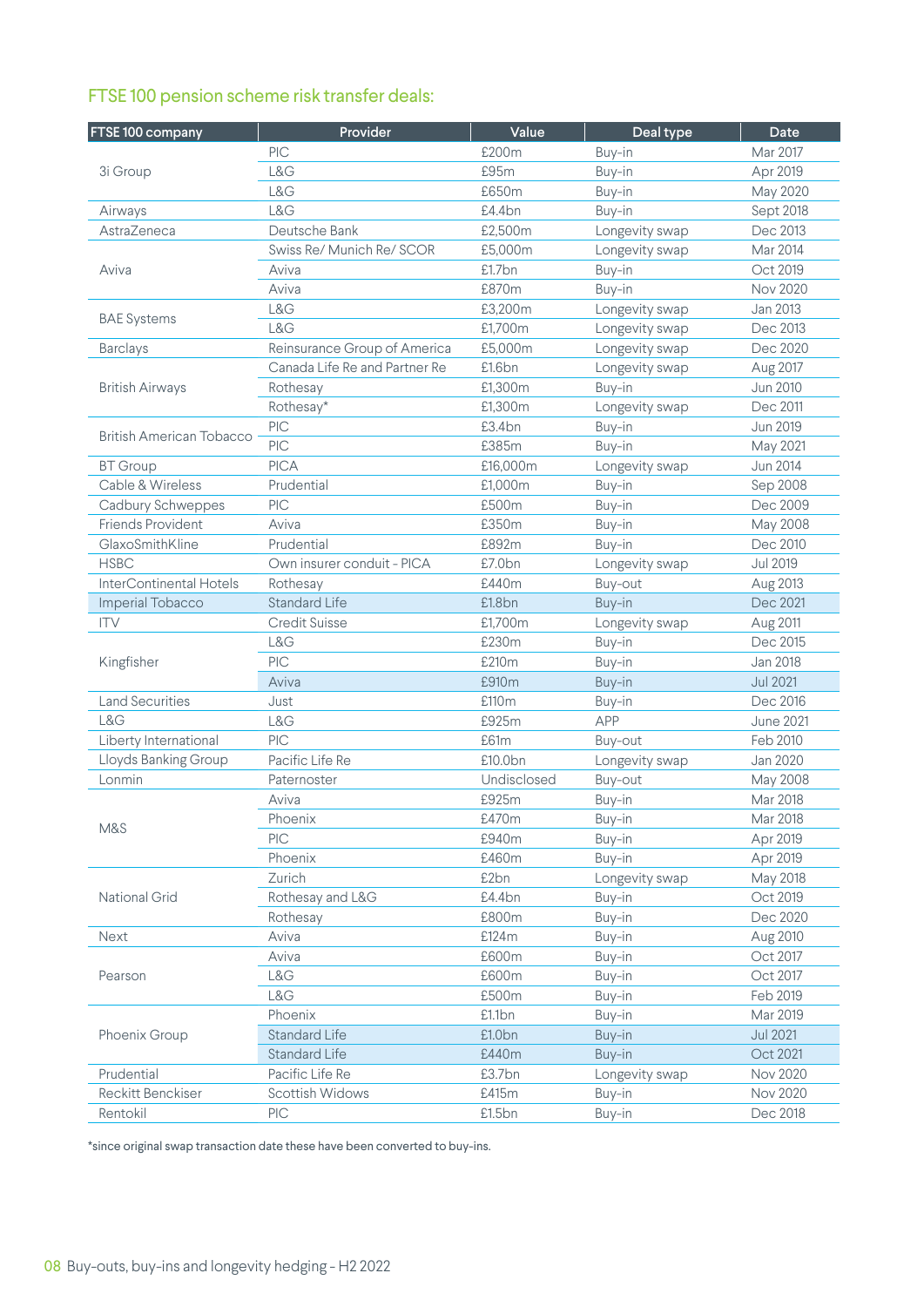## FTSE 100 pension scheme risk transfer deals (cont):

| <b>FTSE 100 company</b> | Provider       | Value             | Deal type       | Date              |
|-------------------------|----------------|-------------------|-----------------|-------------------|
|                         | Deutsche Bank* | £3.000m           | Longevity swap  | <b>Nov 2011</b>   |
| Rolls-Royce             | L&G            | £4.6bn            | Partial Buy-out | Jun 2019          |
| <b>RSA</b> Insurance    | Rothesay       | £1,900m           | Longevity swap  | Jul 2009          |
| ScottishPower           | Abbey Life     | £2,000m           | Longevity swap  | Dec 2014          |
|                         | L&G            | £250m             | Buy-in          | Mar 2008          |
|                         | Paternoster    | £250m             | Buy-in          | Sep 2008          |
| <b>Smiths Group</b>     | Rothesay       | £150m             | Buy-in          | Dec 2011          |
|                         | PIC.           | £170 <sub>m</sub> | Buy-in          | Sep 2013          |
|                         | Canada Life    | £176m             | Buy-in          | Jul 2019          |
|                         | Aviva          | £142m             | Buy-in          | Sep 2020          |
|                         | Canada Life    | £146m             | Buy-in          | <b>Nov 2020</b>   |
| <b>SSE</b>              | $PIC^*$        | £350m             | Buy-in          | Q1 2017           |
|                         | L&G            | £800m             | Longevity swap  | Q1 2017           |
| Tate & Lyle             | L&G            | £347m             | Buy-in          | Dec 2012          |
| <b>WPP</b>              | <b>PIC</b>     | £250m             | Buy-in          | <b>March 2020</b> |

## FTSE 250 pension scheme risk transfer deals:

| Canada Life<br>£35m<br>Sept 2016<br>A.G. Barr<br>Buy-in<br>PIC<br>£305m<br>Buy-in & Buy-out<br>Aggregate Industries<br>Mar 2010<br>Babcock<br><b>Credit Suisse</b><br>£1,200m<br>Longevity swap<br><b>Jul 2010</b><br>£270m<br><b>BBA</b><br>L&G<br>Buy-in<br>Apr 2008<br>Deutsche Bank<br>Carillion<br>£1,000m<br>Dec 2013<br>Longevity swap<br>Cobham<br>£280m<br>Rothesay<br>Buy-in<br><b>July 2013</b><br>L&G<br>£150m<br>Dec 2008<br>Buy-in<br>Dairy Crest<br>L&G<br>£160m<br>Buy-in<br><b>Jun 2009</b><br>Canada Life<br>£271m<br>Buy-in<br>Aug 2018<br>Hays<br>Prudential<br>£280m<br>Home Retail Group<br>Buy-in<br>May 2011<br>Inchcape plc<br>£297m<br>Aviva<br>Buy-out<br>Dec 2015<br>Ibstock<br>£340m<br>Just<br>Buy-in<br>Oct 2020<br>Aviva<br>£338m<br>Buy-in<br>Interserve<br>Aug 2014<br>Prudential<br>£120m<br>Buy-in<br>Oct 2013<br>Jardine Lloyd Thompson<br>Prudential<br>£85m<br>Buy-in<br>Jan 2014<br>PIC<br>London Stock Exchange<br>£203m<br>Buy-in<br>May 2011<br>£160m<br>Morgan Advanced Materials<br>Lucida<br>Mar 2008<br>Buy-out<br>Mitchell & Butlers<br>L&G<br>£650m<br>Dec 2021<br>Buy-in<br>Aviva<br>£390m<br>Sep 2020<br>Buy-in<br>M&S<br>£360m<br>Phoenix<br>Buy-in<br>Sep 2020<br><b>National Express</b><br>£105m<br>Rothesay<br>Buy-in<br>Oct 2018<br><b>Scottish Widows</b><br>£690m<br>Buy-in<br>Apr 2019<br>QinetiQ<br>L&G<br><b>June 2021</b><br>£130m<br>Buy-in<br>Rank<br>Rothesay<br>£700m<br>Feb 2008<br>Buy-out<br>Reach<br>£120m<br>March 2021<br>Rothesay<br>Buy-in<br>L&G<br>Tate & Lyle<br>£930m<br>Sep 2019<br>Buy-in<br>£206m<br><b>Taylor Wimpey</b><br>Partnership<br>Buy-in<br>Dec 2014 | FTSE 250 company | Provider | Value | Deal type        | Date             |
|--------------------------------------------------------------------------------------------------------------------------------------------------------------------------------------------------------------------------------------------------------------------------------------------------------------------------------------------------------------------------------------------------------------------------------------------------------------------------------------------------------------------------------------------------------------------------------------------------------------------------------------------------------------------------------------------------------------------------------------------------------------------------------------------------------------------------------------------------------------------------------------------------------------------------------------------------------------------------------------------------------------------------------------------------------------------------------------------------------------------------------------------------------------------------------------------------------------------------------------------------------------------------------------------------------------------------------------------------------------------------------------------------------------------------------------------------------------------------------------------------------------------------------------------------------------------------------------------------------------------------------------------------|------------------|----------|-------|------------------|------------------|
|                                                                                                                                                                                                                                                                                                                                                                                                                                                                                                                                                                                                                                                                                                                                                                                                                                                                                                                                                                                                                                                                                                                                                                                                                                                                                                                                                                                                                                                                                                                                                                                                                                                  |                  |          |       |                  |                  |
|                                                                                                                                                                                                                                                                                                                                                                                                                                                                                                                                                                                                                                                                                                                                                                                                                                                                                                                                                                                                                                                                                                                                                                                                                                                                                                                                                                                                                                                                                                                                                                                                                                                  |                  |          |       |                  |                  |
|                                                                                                                                                                                                                                                                                                                                                                                                                                                                                                                                                                                                                                                                                                                                                                                                                                                                                                                                                                                                                                                                                                                                                                                                                                                                                                                                                                                                                                                                                                                                                                                                                                                  |                  |          |       |                  |                  |
|                                                                                                                                                                                                                                                                                                                                                                                                                                                                                                                                                                                                                                                                                                                                                                                                                                                                                                                                                                                                                                                                                                                                                                                                                                                                                                                                                                                                                                                                                                                                                                                                                                                  |                  |          |       |                  |                  |
|                                                                                                                                                                                                                                                                                                                                                                                                                                                                                                                                                                                                                                                                                                                                                                                                                                                                                                                                                                                                                                                                                                                                                                                                                                                                                                                                                                                                                                                                                                                                                                                                                                                  |                  |          |       |                  |                  |
|                                                                                                                                                                                                                                                                                                                                                                                                                                                                                                                                                                                                                                                                                                                                                                                                                                                                                                                                                                                                                                                                                                                                                                                                                                                                                                                                                                                                                                                                                                                                                                                                                                                  |                  |          |       |                  |                  |
|                                                                                                                                                                                                                                                                                                                                                                                                                                                                                                                                                                                                                                                                                                                                                                                                                                                                                                                                                                                                                                                                                                                                                                                                                                                                                                                                                                                                                                                                                                                                                                                                                                                  |                  |          |       |                  |                  |
|                                                                                                                                                                                                                                                                                                                                                                                                                                                                                                                                                                                                                                                                                                                                                                                                                                                                                                                                                                                                                                                                                                                                                                                                                                                                                                                                                                                                                                                                                                                                                                                                                                                  |                  |          |       |                  |                  |
|                                                                                                                                                                                                                                                                                                                                                                                                                                                                                                                                                                                                                                                                                                                                                                                                                                                                                                                                                                                                                                                                                                                                                                                                                                                                                                                                                                                                                                                                                                                                                                                                                                                  |                  |          |       |                  |                  |
|                                                                                                                                                                                                                                                                                                                                                                                                                                                                                                                                                                                                                                                                                                                                                                                                                                                                                                                                                                                                                                                                                                                                                                                                                                                                                                                                                                                                                                                                                                                                                                                                                                                  |                  |          |       |                  |                  |
|                                                                                                                                                                                                                                                                                                                                                                                                                                                                                                                                                                                                                                                                                                                                                                                                                                                                                                                                                                                                                                                                                                                                                                                                                                                                                                                                                                                                                                                                                                                                                                                                                                                  |                  |          |       |                  |                  |
|                                                                                                                                                                                                                                                                                                                                                                                                                                                                                                                                                                                                                                                                                                                                                                                                                                                                                                                                                                                                                                                                                                                                                                                                                                                                                                                                                                                                                                                                                                                                                                                                                                                  |                  |          |       |                  |                  |
|                                                                                                                                                                                                                                                                                                                                                                                                                                                                                                                                                                                                                                                                                                                                                                                                                                                                                                                                                                                                                                                                                                                                                                                                                                                                                                                                                                                                                                                                                                                                                                                                                                                  |                  |          |       |                  |                  |
|                                                                                                                                                                                                                                                                                                                                                                                                                                                                                                                                                                                                                                                                                                                                                                                                                                                                                                                                                                                                                                                                                                                                                                                                                                                                                                                                                                                                                                                                                                                                                                                                                                                  |                  |          |       |                  |                  |
|                                                                                                                                                                                                                                                                                                                                                                                                                                                                                                                                                                                                                                                                                                                                                                                                                                                                                                                                                                                                                                                                                                                                                                                                                                                                                                                                                                                                                                                                                                                                                                                                                                                  |                  |          |       |                  |                  |
|                                                                                                                                                                                                                                                                                                                                                                                                                                                                                                                                                                                                                                                                                                                                                                                                                                                                                                                                                                                                                                                                                                                                                                                                                                                                                                                                                                                                                                                                                                                                                                                                                                                  |                  |          |       |                  |                  |
|                                                                                                                                                                                                                                                                                                                                                                                                                                                                                                                                                                                                                                                                                                                                                                                                                                                                                                                                                                                                                                                                                                                                                                                                                                                                                                                                                                                                                                                                                                                                                                                                                                                  |                  |          |       |                  |                  |
|                                                                                                                                                                                                                                                                                                                                                                                                                                                                                                                                                                                                                                                                                                                                                                                                                                                                                                                                                                                                                                                                                                                                                                                                                                                                                                                                                                                                                                                                                                                                                                                                                                                  |                  |          |       |                  |                  |
|                                                                                                                                                                                                                                                                                                                                                                                                                                                                                                                                                                                                                                                                                                                                                                                                                                                                                                                                                                                                                                                                                                                                                                                                                                                                                                                                                                                                                                                                                                                                                                                                                                                  |                  |          |       |                  |                  |
|                                                                                                                                                                                                                                                                                                                                                                                                                                                                                                                                                                                                                                                                                                                                                                                                                                                                                                                                                                                                                                                                                                                                                                                                                                                                                                                                                                                                                                                                                                                                                                                                                                                  |                  |          |       |                  |                  |
|                                                                                                                                                                                                                                                                                                                                                                                                                                                                                                                                                                                                                                                                                                                                                                                                                                                                                                                                                                                                                                                                                                                                                                                                                                                                                                                                                                                                                                                                                                                                                                                                                                                  |                  |          |       |                  |                  |
|                                                                                                                                                                                                                                                                                                                                                                                                                                                                                                                                                                                                                                                                                                                                                                                                                                                                                                                                                                                                                                                                                                                                                                                                                                                                                                                                                                                                                                                                                                                                                                                                                                                  |                  |          |       |                  |                  |
|                                                                                                                                                                                                                                                                                                                                                                                                                                                                                                                                                                                                                                                                                                                                                                                                                                                                                                                                                                                                                                                                                                                                                                                                                                                                                                                                                                                                                                                                                                                                                                                                                                                  |                  |          |       |                  |                  |
|                                                                                                                                                                                                                                                                                                                                                                                                                                                                                                                                                                                                                                                                                                                                                                                                                                                                                                                                                                                                                                                                                                                                                                                                                                                                                                                                                                                                                                                                                                                                                                                                                                                  |                  |          |       |                  |                  |
|                                                                                                                                                                                                                                                                                                                                                                                                                                                                                                                                                                                                                                                                                                                                                                                                                                                                                                                                                                                                                                                                                                                                                                                                                                                                                                                                                                                                                                                                                                                                                                                                                                                  |                  |          |       |                  |                  |
|                                                                                                                                                                                                                                                                                                                                                                                                                                                                                                                                                                                                                                                                                                                                                                                                                                                                                                                                                                                                                                                                                                                                                                                                                                                                                                                                                                                                                                                                                                                                                                                                                                                  |                  |          |       |                  |                  |
|                                                                                                                                                                                                                                                                                                                                                                                                                                                                                                                                                                                                                                                                                                                                                                                                                                                                                                                                                                                                                                                                                                                                                                                                                                                                                                                                                                                                                                                                                                                                                                                                                                                  |                  |          |       |                  |                  |
|                                                                                                                                                                                                                                                                                                                                                                                                                                                                                                                                                                                                                                                                                                                                                                                                                                                                                                                                                                                                                                                                                                                                                                                                                                                                                                                                                                                                                                                                                                                                                                                                                                                  | TUI              | L&G      | £794m | Buy-in (2 deals) | <b>June 2021</b> |
| <b>Tullett Prebon</b><br>£270m<br>Mar 2017<br>Rothesay<br>Buy-out                                                                                                                                                                                                                                                                                                                                                                                                                                                                                                                                                                                                                                                                                                                                                                                                                                                                                                                                                                                                                                                                                                                                                                                                                                                                                                                                                                                                                                                                                                                                                                                |                  |          |       |                  |                  |
| L&G<br>£220m<br>Undisclosed<br>Buy-in<br><b>Jun 2010</b>                                                                                                                                                                                                                                                                                                                                                                                                                                                                                                                                                                                                                                                                                                                                                                                                                                                                                                                                                                                                                                                                                                                                                                                                                                                                                                                                                                                                                                                                                                                                                                                         |                  |          |       |                  |                  |
| L&G<br>Weir Group<br>£240m<br>Buy-in<br>Dec 2007                                                                                                                                                                                                                                                                                                                                                                                                                                                                                                                                                                                                                                                                                                                                                                                                                                                                                                                                                                                                                                                                                                                                                                                                                                                                                                                                                                                                                                                                                                                                                                                                 |                  |          |       |                  |                  |